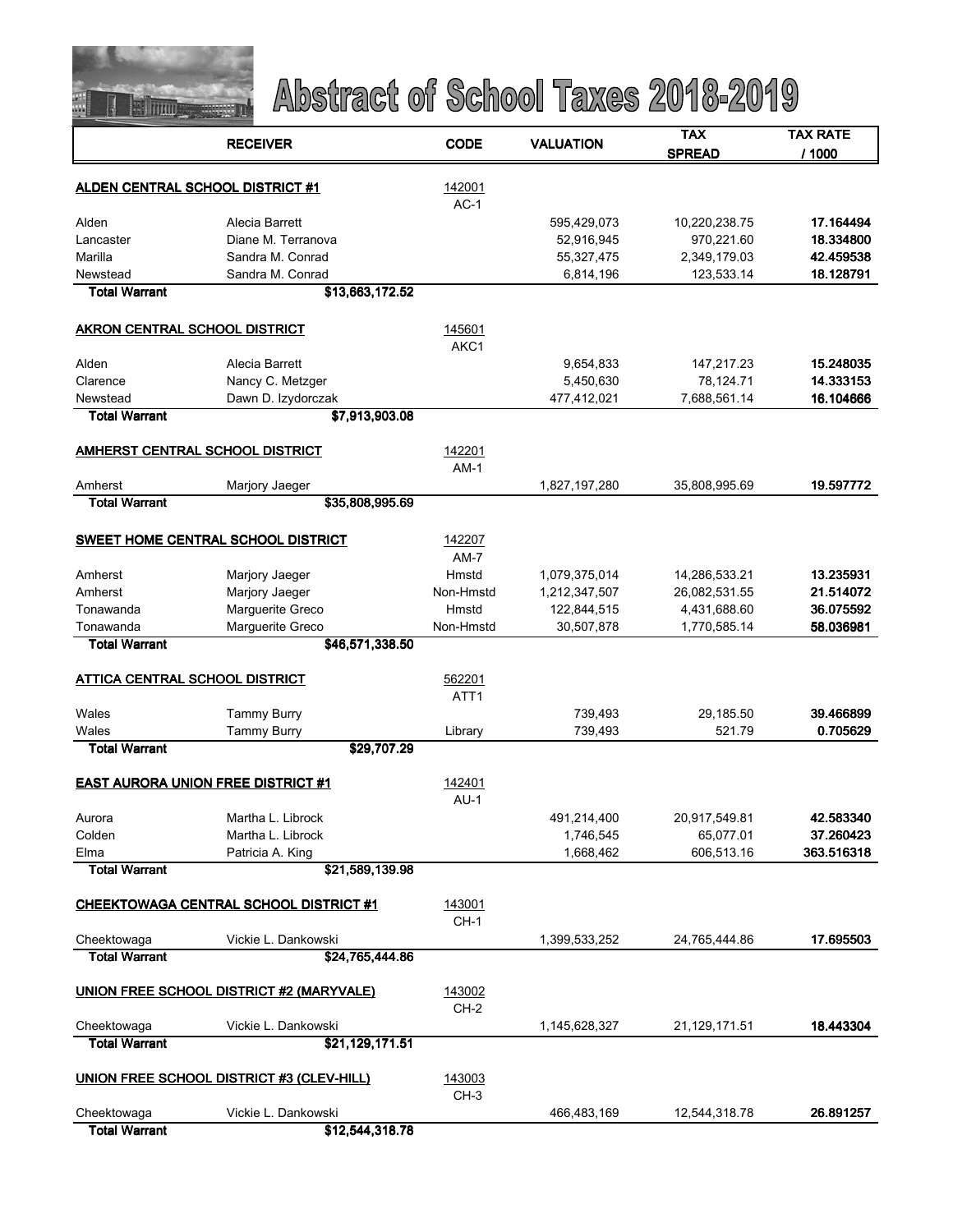

|                                         | <b>RECEIVER</b>                              | <b>CODE</b>                | <b>VALUATION</b>           | <b>TAX</b>                     | <b>TAX RATE</b>        |
|-----------------------------------------|----------------------------------------------|----------------------------|----------------------------|--------------------------------|------------------------|
|                                         |                                              |                            |                            | <b>SPREAD</b>                  | / 1000                 |
|                                         | <b>UNION FREE SCHOOL DISTRICT #9 (SLOAN)</b> | 143009                     |                            |                                |                        |
|                                         |                                              | CH-9                       |                            |                                |                        |
| Cheektowaga<br><b>West Seneca</b>       | Vickie L. Dankowski<br>Jacqueline A. Felser  |                            | 437,842,132<br>12,548,107  | 14, 193, 336. 18<br>969,981.61 | 32.416561<br>77.301031 |
| <b>Total Warrant</b>                    | \$15,163,317.79                              |                            |                            |                                |                        |
|                                         |                                              |                            |                            |                                |                        |
| <b>CLARENCE CENTRAL SCHOOL DISTRICT</b> |                                              | 143201                     |                            |                                |                        |
|                                         |                                              | CLC1                       |                            |                                |                        |
| Amherst                                 | Marjory Jaeger                               |                            | 116,947,874                | 1,588,925.39                   | 13.586612              |
| Clarence                                | Nancy C. Metzger                             |                            | 3,209,549,386              | 43,607,187.85                  | 13.586701              |
| Lancaster                               | Diane M. Terranova                           |                            | 56,660,306                 | 874,820.45                     | 15.439741              |
| Newstead                                | Dawn D. Izydorczak                           |                            | 117,848,998                | 1,799,065.83                   | 15.265856              |
| <b>Total Warrant</b>                    | \$47,869,999.52                              |                            |                            |                                |                        |
|                                         |                                              |                            |                            |                                |                        |
| <b>SPRINGVILLE-GRIFFITH INSTITUTE</b>   |                                              | 143801<br>CNC <sub>1</sub> |                            |                                |                        |
| Aurora                                  | Martha L. Librock                            |                            | 894,122                    | 42,575.45                      | 47.617049              |
| <b>Boston</b>                           | Darlene G. Schweikert                        |                            | 50,545,063                 | 991,038.06                     | 19.607020              |
| Colden                                  | Darlene G. Schweikert                        |                            | 76,800,632                 | 3199892.03                     | 41.664918              |
| Collins                                 | Darlene G. Schweikert                        |                            | 36,195,413                 | 1,117,095.48                   | 30.862902              |
| Concord                                 | Darlene G. Schweikert                        |                            | 232,977,020                | 9,470,212.99                   | 40.648700              |
| Sardinia                                | Darlene G. Schweikert                        |                            | 25,111,714                 | 804,828.85                     | 32.049937              |
| <b>Total Warrant</b>                    | \$15,625,642.86                              |                            |                            |                                |                        |
|                                         |                                              |                            |                            |                                |                        |
| <b>DEPEW UNION FREE SCHOOL</b>          |                                              | 143007                     |                            |                                |                        |
|                                         | Vickie L. Dankowski                          | <b>DUFC</b>                |                            |                                |                        |
| Cheektowaga<br>Lancaster                | Diane M. Terranova                           |                            | 565,793,099<br>244,377,756 | 12,281,071.63<br>5,605,838.28  | 21.705941<br>22.939233 |
| <b>Total Warrant</b>                    | \$17,886,909.91                              |                            |                            |                                |                        |
|                                         |                                              |                            |                            |                                |                        |
| <b>EDEN CENTRAL SCHOOL DISTRICT #1</b>  |                                              | 144001                     |                            |                                |                        |
|                                         |                                              | $EC-1$                     |                            |                                |                        |
| <b>Boston</b>                           | <b>Emily Hawkins</b>                         |                            | 113,944,886                | 2,429,514.63                   | 21.321840              |
| Concord                                 | <b>Emily Hawkins</b>                         |                            | 5,777,792                  | 255,400.45                     | 44.203815              |
| Eden                                    | <b>Emily Hawkins</b>                         |                            | 339,168,460                | 10,418,544.53                  | 30.717905              |
| Evans                                   | Lynn M. Krajacic                             |                            | 48,099,190                 | 1,001,987.08                   | 20.831683              |
| <b>North Collins</b>                    | <b>Emily Hawkins</b>                         |                            | 10,442,329                 | 236,565.27                     | 22.654455              |
| <b>Total Warrant</b>                    | \$14,342,011.96                              |                            |                            |                                |                        |
|                                         | <b>FRONTIER CENTRAL SCHOOL DISTRICT #4</b>   | 144804                     |                            |                                |                        |
|                                         |                                              | $FR-4$                     |                            |                                |                        |
| Eden                                    | Catherine A. Rybczynski                      |                            | 1,173,198                  | 28,057.00                      | 23.914974              |
| Hamburg                                 | Catherine A. Rybczynski                      |                            | 1,406,790,042              | 39,713,409.97                  | 28.229806              |
| <b>Total Warrant</b>                    | \$39,741,466.97                              |                            |                            |                                |                        |
|                                         |                                              |                            |                            |                                |                        |
|                                         | <b>GRAND ISLAND CENTRAL SCHOOL DISTRICT</b>  | 144601                     |                            |                                |                        |
|                                         |                                              | GIC <sub>1</sub>           |                            |                                |                        |
| Grand Island                            | Patricia A. Frentzel                         |                            | 1,728,408,178              | 33,463,152.46                  | 19.360677              |
| <b>Total Warrant</b>                    | \$33,463,152.46                              |                            |                            |                                |                        |
| <b>GOWANDA CENTRAL SCHOOL DISTRICT</b>  |                                              | 047201                     |                            |                                |                        |
|                                         |                                              | GOC <sub>1</sub>           |                            |                                |                        |
| Collins                                 | <b>Community Bank</b>                        |                            | 91,113,762                 | 2,118,010.47                   | 23.245780              |
| Collins                                 | <b>Community Bank</b>                        | Library                    | 91,113,762                 | 32,109.12                      | 0.352407               |
| <b>North Collins</b>                    | <b>Community Bank</b>                        |                            | 19,389                     | 304.23                         | 15.690901              |
| <b>North Collins</b>                    | <b>Community Bank</b>                        | Library                    | 19,389                     | 4.61                           | 0.237875               |
| <b>Total Warrant</b>                    | \$2,150,428.43                               |                            |                            |                                |                        |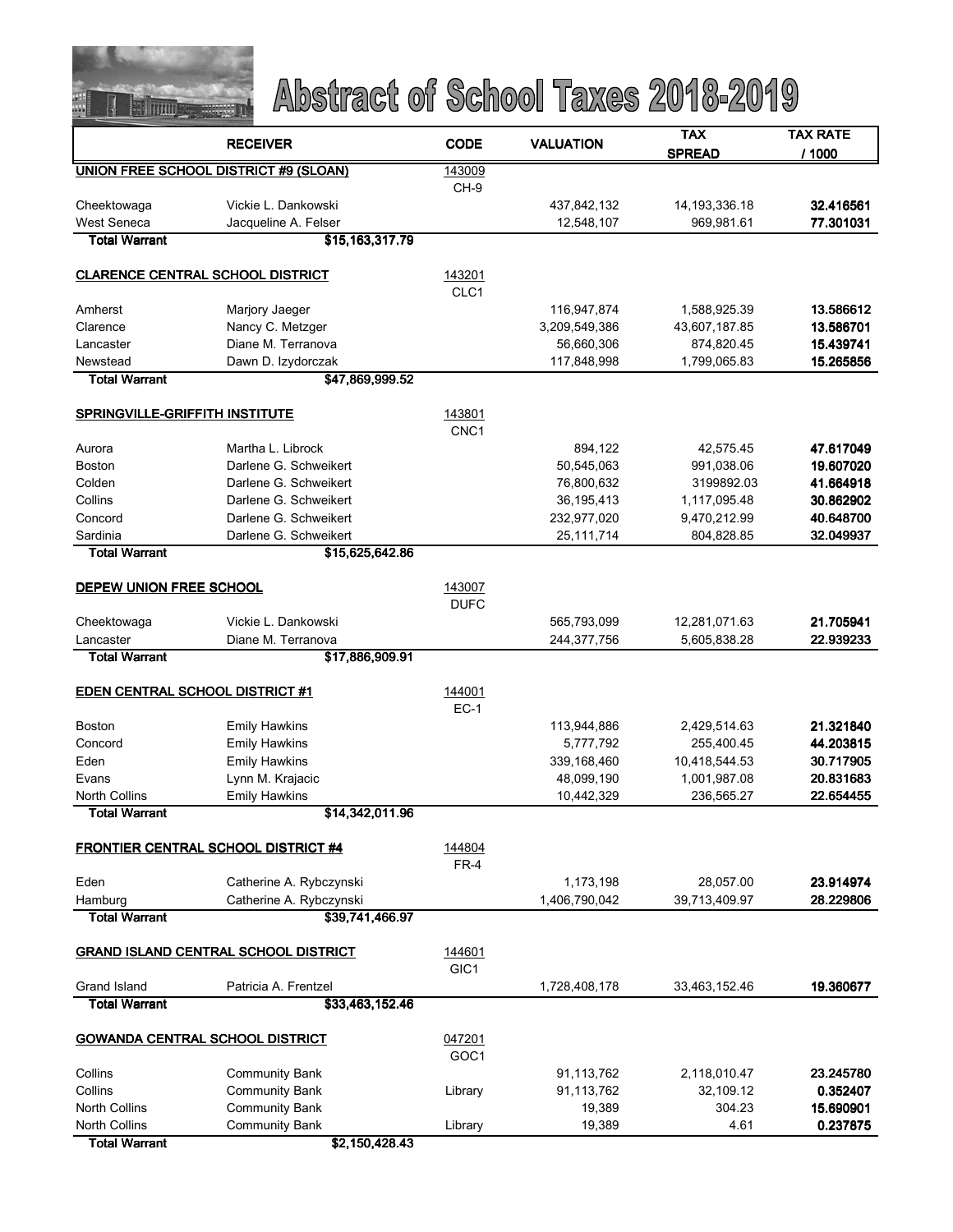

|                                             |                                        | <b>CODE</b>      | <b>VALUATION</b> | <b>TAX</b>    | <b>TAX RATE</b> |
|---------------------------------------------|----------------------------------------|------------------|------------------|---------------|-----------------|
|                                             | <b>RECEIVER</b>                        |                  |                  | <b>SPREAD</b> | / 1000          |
|                                             | HAMBURG CENTRAL SCHOOL DISTRICT        | 144801           |                  |               |                 |
|                                             |                                        | $HC-1$           |                  |               |                 |
| <b>Boston</b>                               | Catherine A. Rybczynski                |                  | 295,857,201      | 6,413,168.74  | 21.676568       |
| Eden                                        | Catherine A. Rybczynski                |                  | 6,213,223        | 194,032.46    | 31.228954       |
| Hamburg                                     | Catherine A. Rybczynski                |                  | 722,114,684      | 26,610,045.25 | 36.850165       |
| <b>Orchard Park</b>                         | Catherine A. Rybczynski                |                  | 95,758,596       | 3,493,782.25  | 36.485312       |
| <b>Total Warrant</b>                        | \$36,711,028.70                        |                  |                  |               |                 |
| HOLLAND CENTRAL SCHOOL DISTRICT             |                                        | 145001           |                  |               |                 |
|                                             |                                        | HDC1             |                  |               |                 |
| Aurora                                      | Martha L. Librock                      |                  | 5,639,673        | 208,890.62    | 37.039492       |
| Colden                                      | Jill Zientek                           |                  | 47,832,311       | 1,549,399.72  | 32.392324       |
| Concord                                     | Jill Zientek                           |                  | 304,552          | 9,624.53      | 31.602267       |
| Holland                                     | Jill Zientek                           |                  | 218,403,396      | 3,329,243.31  | 15.243551       |
| Sardinia                                    | Jill Zientek                           |                  | 28,014,047       | 698,068.23    | 24.918507       |
| Wales                                       | Jill Zientek                           |                  | 29,292,184       | 948,841.91    | 32.392324       |
| <b>Total Warrant</b>                        | \$6,744,068.32                         |                  |                  |               |                 |
| <b>IROQUOIS CENTRAL SCHOOL DISTRICT #1</b>  |                                        | 144201           |                  |               |                 |
|                                             |                                        | IRC <sub>1</sub> |                  |               |                 |
| Aurora                                      | Martha L. Librock                      |                  | 20,368,243       | 874,192.08    | 42.919366       |
| Elma                                        | Patricia A. King                       |                  | 54,391,720       | 19,995,320.93 | 367.617000      |
| Lancaster                                   | Diane M. Terranova                     |                  | 11,299,120       | 193,852.55    | 17.156429       |
| Marilla                                     | Dawn Pearce                            |                  | 128,810,267      | 5,109,796.77  | 39.669173       |
| Wales                                       | Melinda Eaton                          |                  | 91,043,478       | 3,428,271.30  | 37 655320       |
| <b>Total Warrant</b>                        | \$29,601,433.63                        |                  |                  |               |                 |
|                                             |                                        |                  |                  |               |                 |
| <b>LANCASTER CENTRAL SCHOOL DISTRICT #1</b> |                                        | 145201           |                  |               |                 |
|                                             |                                        | $LC-1$           |                  |               |                 |
| Cheektowaga                                 | Vickie L. Dankowski                    |                  | 353,821,565      | 5,813,183.94  | 16.429705       |
| Elma                                        | Patricia A. King                       |                  | 672,083          | 254,233.47    | 378.276900      |
| Lancaster                                   | Diane M. Terranova                     |                  | 2,680,893,302    | 46,338,538.33 | 17.284738       |
| <b>Total Warrant</b>                        | \$52,405,955.74                        |                  |                  |               |                 |
|                                             |                                        |                  |                  |               |                 |
|                                             | LAKE SHORE CENTRAL EVANS-BRANT SCHOOLS | 144401           |                  |               |                 |
|                                             |                                        | LSC <sub>1</sub> |                  |               |                 |
| <b>Brant</b>                                | Barbara Daniel                         |                  | 95,369,580       | 1,929,812.80  | 20.235098       |
| Eden                                        | Lynn M. Krajacic                       |                  | 2,522,021        | 67,467.81     | 26.751486       |
| Evans                                       | Lynn M. Krajacic                       |                  | 855,561,560      | 15,521,436.98 | 18.141812       |
| <b>Total Warrant</b>                        | \$17,518,717.59                        |                  |                  |               |                 |
| NORTH COLLINS CENTRAL SCHOOL DISTRICT #1    |                                        | 145801           |                  |               |                 |
|                                             |                                        | NCC <sub>1</sub> |                  |               |                 |
| <b>Brant</b>                                | Lock Box                               |                  | 27,121,228       | 585,146.65    | 21.575227       |
| Collins                                     | Lock Box                               |                  | 6,493,617        | 202,368.50    | 31.164219       |
| Concord                                     | Lock Box                               |                  | 27,440,950       | 1,126,329.00  | 41.045554       |
| Eden                                        | Lock Box                               |                  | 617,889          | 17,624.15     | 28.523165       |
| Evans                                       | Lynn M. Krajacic                       |                  | 6,067,829        | 117,371.88    | 19.343307       |
| <b>North Collins</b>                        | Lock Box                               |                  | 160,811,633      | 3,382,808.75  | 21.035846       |
| <b>Total Warrant</b>                        | \$5,431,648.93                         |                  |                  |               |                 |